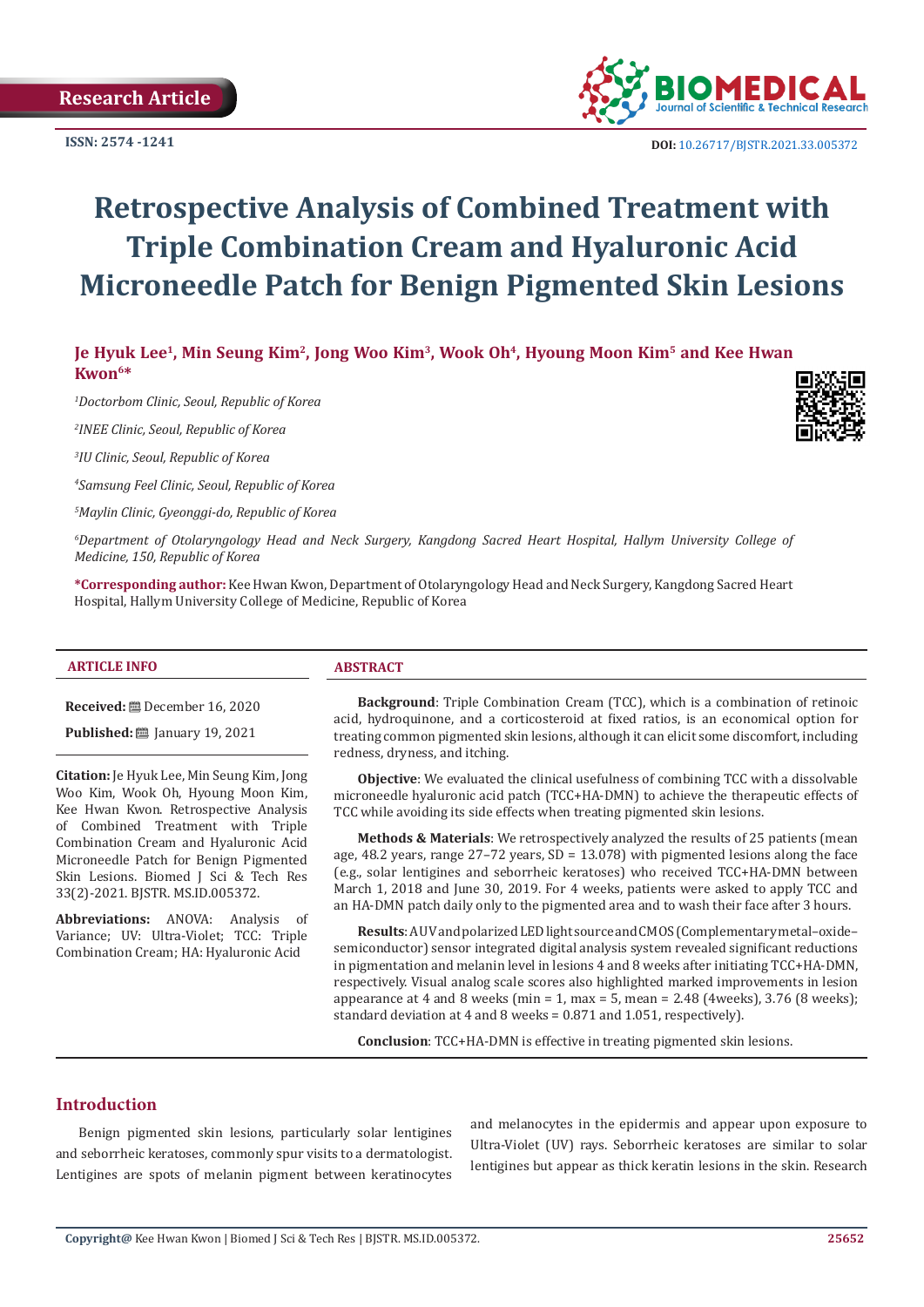has indicated that solar lentigines show structural changes in the epidermis that are accompanied by increases in the expression of genetic markers associated with melanin synthesis, such as proopiomelanocortin, tyrosinase, tyrosinase-related protein 1, dopachrome tautomerase, Pmel-17, and microphthalmiaassociated transcription factor [1]. These changes in the skin are permanent and do not recover by avoiding exposure to UV light. Thus, clinical intervention is necessary to remove solar lentigines.

Solar lentigine treatment can be broadly divided into two categories: physical removal and topical applications. Topical therapy is relatively cost-effective and primarily relies on the use of triple combination cream (TCC), which is a combination of retinoic acid, hydroquinone, and corticosteroid at fixed ratios [2]. Hydroquinone suppresses tyrosinase and reduces the formation of melanin pigment; retinoic acid promotes keratinocyte loss and the downregulation of tyrosinase; and the steroid suppresses tyrosinase gene transcription, thus providing an anti-inflammatory effect. Altogether, they provide a skin lightening effect [2]. In a review of clinical studies conducted over the past 20 years, the Pigmentary Disorders Academy has recommended TCC as the first option for treating patients with pigmented blemishes [3].

The typical drawbacks of topical TCC treatment include irritant dermatitis with keratin, dryness, and erythema caused by retinoic acid [4]. An irritant to the skin, retinoic acid has low solubility in water, is unstable in light, and has low permeability in the skin. Interestingly, in a study of lentigo and seborrheic keratosis treatment, [5] noted an improvement in treatment results when using a microneedle patch loaded with retinoic acid to overcome the drawbacks of monotherapy with retinoic acid. In another study, [6] indicated that the use of hydroquinone ointment and silicone sheets containing retinoic acid to treat epidermal melanosis elicited less skin irritation and had equivalent treatment effects, compared to when using hydroquinone ointment alone. Thus, TCC treatment for pigmented lesions may also benefit from the application of similar transdermal drug delivery systems. Accordingly, in this study, we sought to evaluate the effectiveness of combined treatment of TCC and a dissolvable microneedle patch loaded with hyaluronic acid (TCC + HA-DMN patch) for localized, benign, pigmented skin lesions. Through a retrospective review of medical records and results from digital analyses of the skin before and at 4 and 8 weeks after initiating treatment, we assessed potential reductions in both pigmentation and the common side effects of TCC (e.g., redness, dryness, and itching).

## **Methods**

#### **Study Design and Subjects**

This retrospective study was approved by the Public Institutional Bioethics Committee, which is designated by the Ministry of Health and Welfare in Seoul, Korea on October 28, 2019 (P01-201910-21-016). Among all patients who visited one of five research institutes from March 1 2018 to June 30 2019 and who

were treated with a TCC + HA-DMN patch for local pigmented lesions on the face, we extracted and reviewed the medical records and images of 25 patients who met the following selection criteria:

a. Diagnosed with local solar lentigines, seborrheic keratoses, or freckles;

b. Age older than 20 years;

c. Received TCC + an HA-DMN patch instead of laser or surgical treatment; and

d. Available imaging data at baseline before treatment and at 4 and 8 weeks after initiating treatment.

Patients were excluded if they met any of the following criteria:

a. Were undergoing systemic or local immunotherapy for atopic dermatitis, psoriasis, or lupus erythematosus, among others;

b. Had seborrheic dermatitis;

c. Had lichen simplex chronicus;

d. Had malignant or premalignant skin disease;

e. Had an infectious disease; or

f. Other features deemed unsuitable for study participation based on the clinical judgment of the authors.

#### **Study Materials**

TCC (Trilustra®) was purchased from Kolmar Korea (Seoul, South Korea) and contained 0.5 mg/g of tretinoin, 40 mg/g of hydroquinone, and 0.1 mg/g of fluocinolone acetonide. The HA-DMN patches (Thera-Pass® RMD-6.5B) were purchased from the RAPHAS Corporation (Cheon An, South Korea). The dissolvable microneedles on each patch contained 100% hyaluronic acid and comprised a needle length of 650 μm. For digital pigmentation analysis, we used the Mark-Vu® skin analyzing system (PSI Plus, Suwon, South Korea). The Mark-Vu® system has four different LED-type light sources (normal, specular, polarized, UV), a CMOS (Complementary metal–oxide–semiconductor) sensor of 18.0 mega pixels, and integrated analysis tools (Figure 1). Epidermal pigment and melanin level analyses use numerical data to represent the amount of melanin and degree of pigmentation.



**Figure 1:** Mark-Vu® Skin Analysis system.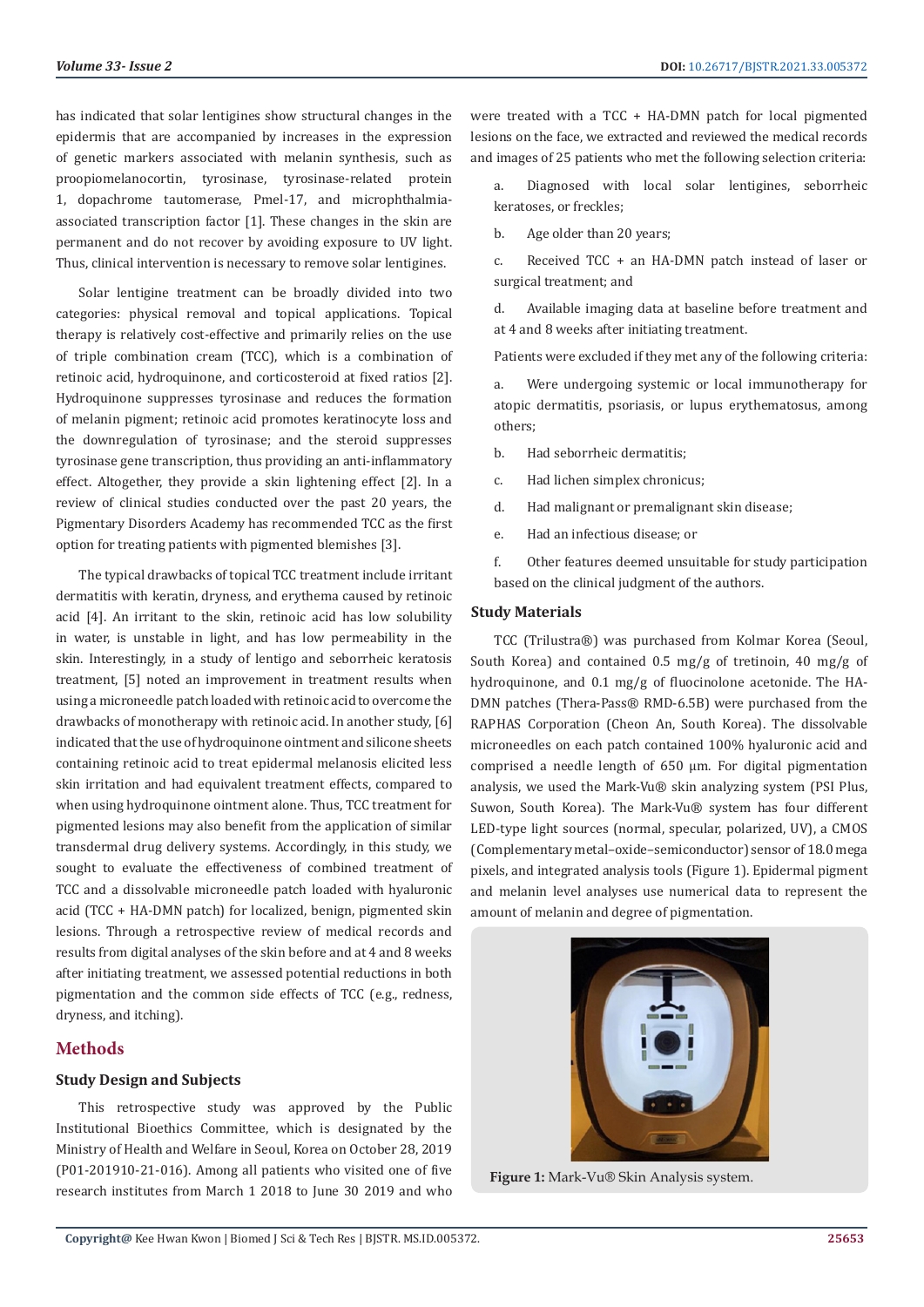## **Procedures**

Instead of the conventional method of applying TCC at night before bedtime and washing it off the next day, we asked all 25 patients to apply the cream only to the pigmented area and to then put the HA-DMN patch on top, as described in Figure 2. After 3 hours, they were to then wash their face. Patients were to apply the combined treatment only on solar lentigines lesions, even if other melasma or acquired bilateral nevus of Ota-like macule lesions were present. The treatment was to be applied once daily for up to 4 weeks.



**Figure 2:** Image of a Thera-Pass® RMD-6.5A microneedle patch and an illustration of how the patch ought to be applied to the skin. Image is the courtesy of the RAPHAS Corporation.

## **Clinical Assessment**

Melanin levels and epidermal pigmentation were objectively assessed using a digital facial analyzer (Mark-Vu®) before treatment, after 4 weeks of treatment, and after an additional 4 weeks of follow up. The Mark-Vu® analyzer utilizes focused area analysis to optically quantify the degree of pigmentation and melanin amount of specific areas (Figure 3) and show a numerical value along the areas where the TCC + HA-DMN treatment was applied. Data were recorded and analyzed pre- and posttreatment. Measurement of skin color is an accepted method of assessing melanin content and pigmentation levels. Additionally, digital images of the targeted area under natural and polarized, UV light were also taken at the same points in time (Figures 4 & 5). The degree of improvement in pigmentation of the targeted lesions was subjectively evaluated as 1 (worse), 2 (no change), 3 (<30% improvement), 4 (30–60% improvement), and 5 (>60% improvement), by a treating physician using a visual analogue scale (VAS) 4 and 8 weeks after initiating treatment (Figure 6). Further, the presence or absence of any treatment-related discomfort was recorded, describing the frequency, type, and number of instances.



**Figure 3:** Representative example of changes in the numerical values given by Mark-Vu® in the C region (left: before treatment, center: 4 weeks after initiating treatment, right: 8 weeks after initiating treatment).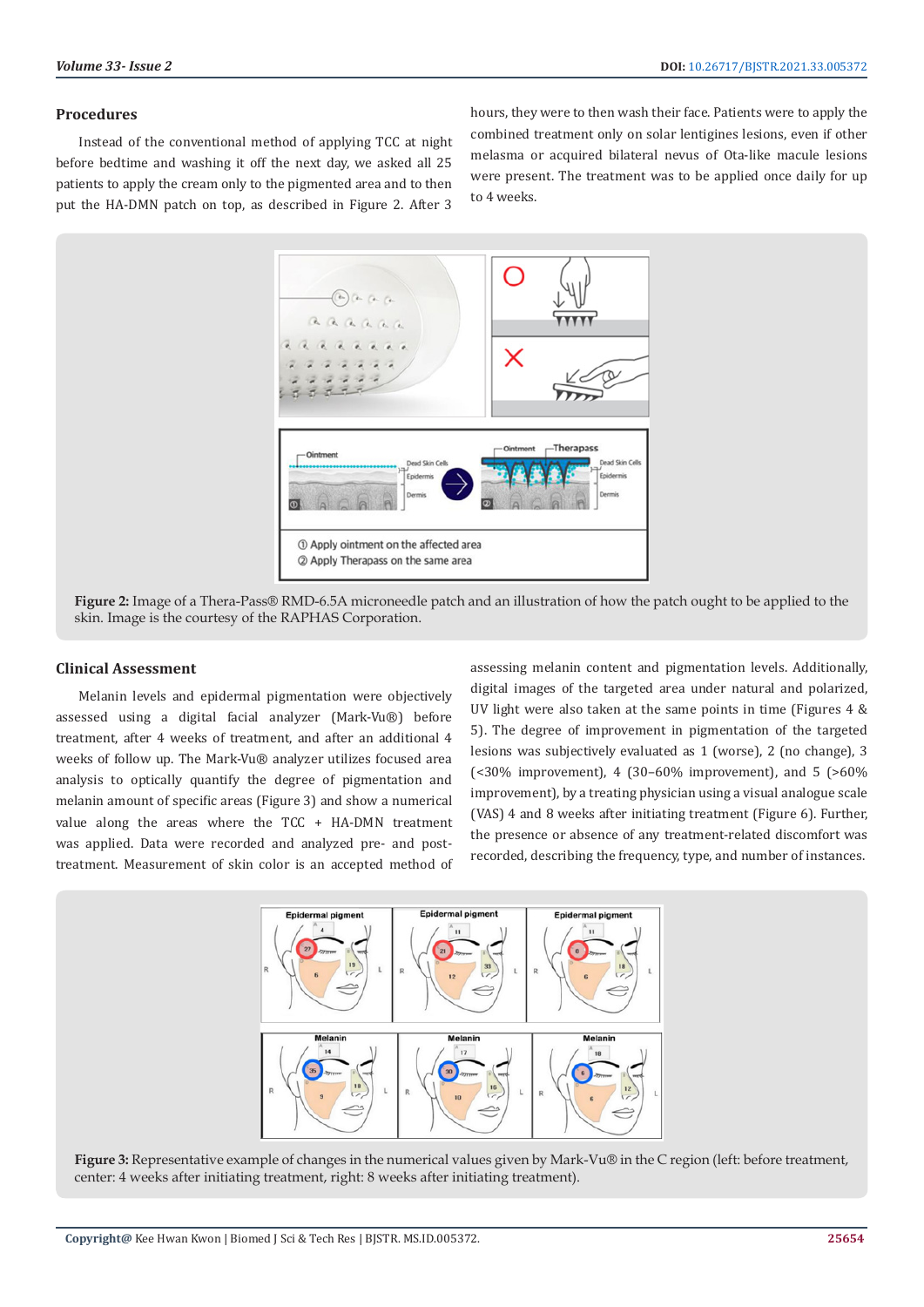

**Figure 4:** Digital image of pigmentation in patient A under natural light (left: before, center: 4 weeks, right: 8 weeks).



**Figure 5:** Digital image of pigmentation in patient A under ultra-violet light (left: before, center: 4 weeks, right: 8 weeks).



**Figure 6:** Visual analogue scale for the subjective assessment of improvements in pigmented lesions.

## **Statistical Analysis**

A repeated measures analysis of variance (ANOVA) and nonparametric verification with the Friedman test, along with a post-hoc Bonferroni correction, were conducted to evaluate the significance of changes in epidermal pigmentation and melanin over time. The Shapiro-Wilk and Kolmogorov-Smirnov tests were

performed to test for normality. All statistical analyses were conducted using SPSS software, version 26.0 (SPSS, Inc., Chicago, IL, USA).

#### **Results**

Patient characteristics and their diagnoses are listed in Table 1. Among the 25 cases selected for analysis, 24 were women, and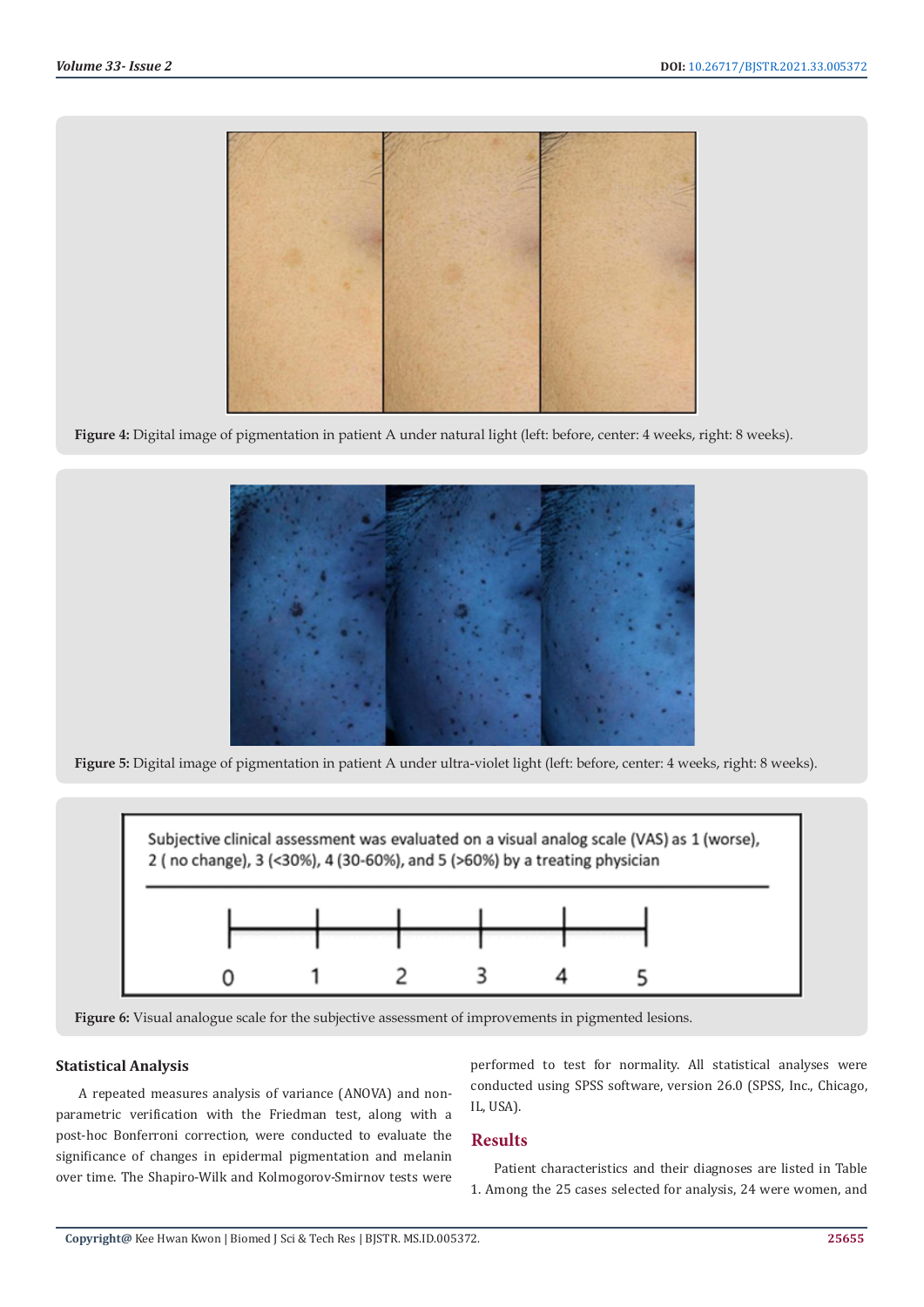the average age was 48.2 years. Overall, 92% (n=23) and 96% (n=24) of the patients experienced objective improvements in epidermal pigmentation and melanin level, respectively, at 8 weeks after initiating treatment (Figure 7). The average numerical value generated using the Mark-Vu® analyzer for epidermal pigmentation revealed an improvement of 20.46% after 8 weeks, dropping from  $32.64$  before 3 treatment to  $25.96$  (p = 0.002) (Figure 8 & Table 2). Melanin improved by 16.6%, decreasing from 47.92 before treatment to 29.96 after 8 weeks (p < 0.001). The average VAS scores for subjective improvement in the appearance of the target lesions compared to those before treatment were 2.48 at 4 weeks ( $p = 0.871$ ) and 3.76 at 8 weeks ( $p < 0.001$ ), indicating greater improvement at an additional 4 weeks after treatment. The repeated measures ANOVA and non-parametric verification with the Friedman test indicated that the changes in the numerical values for epidermal pigmentation and melanin over time were significant (Table 2). The changes in epidermal pigmentation had an F value of 11.838 and a significance probability of 0.002 (Table 3). The changes in melanin had an F value of 32.837 and a significance probability < 0.001. In total, 10 patients reported experiencing side effects with TCC + HA-DMN, and 4 patients experienced two or more side effects, including itching (n=1), erythema (n=8), dryness  $(n=2)$ , photosensitivity  $(n=1)$ , and pigmentation  $(n=4)$  (Table 4). Generally, symptoms gradually subsided with continued use and naturally disappeared approximately 1 week after treatment was completed.'



**Figure 7:** Representative image of improvement in pigmentation 4 and 8 weeks after initiating combined treatment with triple combination cream and a dissolvable microneedle patch of hyaluronic acid.

**Table 1:** Patient characteristics.

| <b>Patients</b>    | $n=25$       |  |
|--------------------|--------------|--|
| Sex                |              |  |
| Male               | $1(4\%)$     |  |
| Female             | 24(96%)      |  |
| Age                | $27 - 72$    |  |
| Mean/SD            | 48.16/13.078 |  |
| Clinical diagnosis |              |  |
| Lentigo            | 25(100%)     |  |

| PIH     | $1(4\%)$ |
|---------|----------|
| ABNOM   | $1(4\%)$ |
| Melasma | 3(12%)   |
| SК      | $1(4\%)$ |
|         |          |

Note: PIH, Post inflammatory hyperpigmentation; ABNOM, Acquired bilateral nevus of Ota like macules; SK, Seborrheic keratosis.



**Figure 8:** Bar graph depicting changes in epidermal pigmentation (EP) and melanin at 4 and 8 weeks after initiating combined treatment with triple combination cream and a dissolvable microneedle patch of hyaluronic acid.

**Table 2:** Changes in epidermal pigmentation and melanin over time.

| Repeated ANOVA - Bonferroni Test |               |       |           |        |           |                  |
|----------------------------------|---------------|-------|-----------|--------|-----------|------------------|
|                                  |               | Mean  | <b>SD</b> | F      | P         | Post-Hoc<br>test |
|                                  | <b>Before</b> | 32.64 | 8.93      |        |           |                  |
| EP                               | 4wks          | 28.68 | 9.424     |        |           |                  |
|                                  | 8wks          | 25.96 | 12.064    | 11.838 | $0.002**$ | $a$ $>b$ , $c$   |
|                                  | Before(a)     | 47.92 | 16.462    |        |           |                  |
| Melanin                          | 4wks(b)       | 35.84 | 16.486    |        |           |                  |
|                                  | 8wks(c)       | 29.96 | 16.177    | 32.87  | $.000**$  | $a$ >b,c         |

Note: Repeated ANOVA and Friedman test results, with a Bonferroni correction.

\*p <0.05, \*\*p <0.01; EP, epidermal pigmentation; ANOVA, analysis of variance.

| <b>Table 3:</b> Shapiro-Wilk and Kolmogorov-Smirnov test results for |  |  |  |
|----------------------------------------------------------------------|--|--|--|
| normality.                                                           |  |  |  |

|           | Kolmogorov-Smirnov |                                                      | <b>Shapiro-Wilk</b> |                                                      |
|-----------|--------------------|------------------------------------------------------|---------------------|------------------------------------------------------|
|           | <b>Statistic</b>   | <b>CTT</b><br><b>Significance</b><br>probability (p) | <b>Statistic</b>    | <b>CTT</b><br><b>Significance</b><br>probability (p) |
| EP Before | 0.167              | 0.069                                                | 0.951               | 0.259                                                |
| EP 4wks   | 0.108              | $0.200*$                                             | 0.97                | 0.634                                                |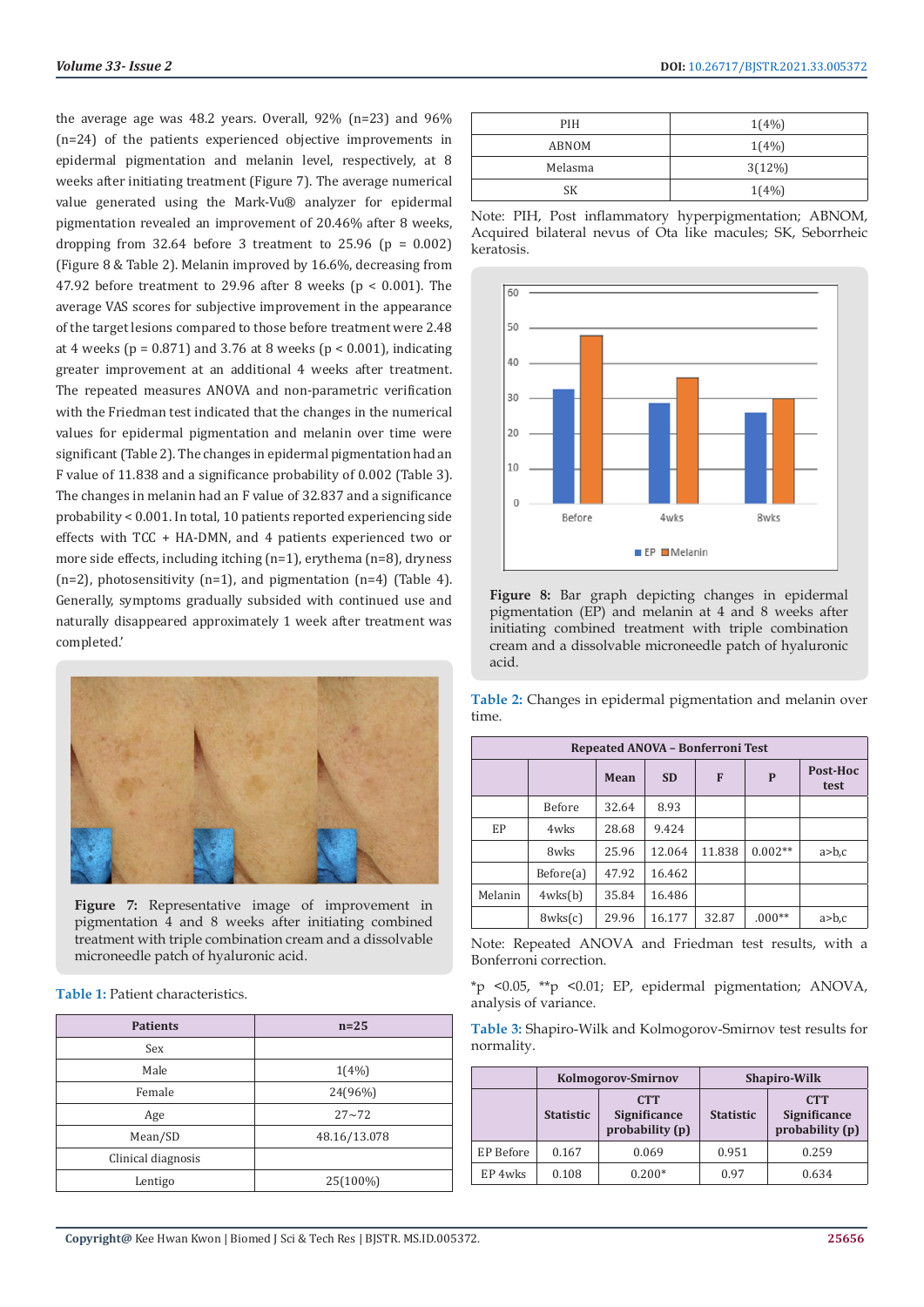| EP 8wks                  | 0.12  | $0.200*$ | 0.956 | 0.338 |
|--------------------------|-------|----------|-------|-------|
| Melanin<br><b>Before</b> | 0.114 | $0.200*$ | 0.953 | 0.288 |
| Melanin 4<br>wks         | 0.24  | 0.001    | 0.916 | 0.042 |
| Melanin 8<br>wks         | 0.146 | 0.175    | 0.934 | 0.105 |
| VAS <sub>4</sub><br>wks  | 0.229 | 0.002    | 0.882 | 0.008 |
| Vas 8 wks                | 0.27  | $\theta$ | 0.868 | 0.004 |

Note: \*p > 0.05, Normality distribution; CTT, classical test theory; EP, epidermal pigmentation; VAS, Visual analog scale.

**Table 4:** Side effects of combined treatment with triple combination cream and a dissolvable microneedle patch of hyaluronic acid.

| <b>Side Effects</b> | $+/-$     | n(%)    |
|---------------------|-----------|---------|
| Itching             | $\ddot{}$ | 1(4)    |
|                     |           | 24 (96) |
| Erythema            | $\ddot{}$ | 8(32)   |
|                     |           | 17 (68) |
| Dryness             | $\ddot{}$ | 2(8)    |
|                     |           | 23 (92) |
| Photosensitivity    | $+$       | 1(4)    |
|                     |           | 24 (96) |
| Pigmentation        | $\ddot{}$ | 4(16)   |
|                     |           | 21 (84) |

Note: All symptoms resolved naturally within 1 week after the treatment was discontinued.

## **Discussion**

In this study, we aimed to determine whether adding an HA-DMN patch to TCC would be beneficial for simple treatment of benign pigmented lesions in the skin. Indeed, we found that the combined treatment not only was effective at treating such lesions, facilitating significant reductions in both epidermal pigmentation and melanin content, but also elicited discomfort to a lesser or similar degree as that for comparable methods. Topical application of TCC is a simple and economical option for treating pigmented lesions of the skin. The advantages of laser treatment for solar lentigines include the potential for permanent removal in as little as one treatment session depending on the lesion, a constant increase in the therapeutic effect with a greater number of treatments, a short treatment duration, and a relatively longer lasting therapeutic effect.

Some common lasers that are used at this time include the 532 nm frequency-doubled Q-Switched (QS), QS-ruby, QS-alexandrite, long-pulsed potassium-titanyl-phosphate, long-pulsed alexandrite, and erbium lasers [2,7,8]. In a 12-week follow-up study which compared topical TCC treatment to QS-ruby laser treatment for solar lentigines, both patients and physicians found the QS-ruby

laser to be superior in terms of how quickly a therapeutic effect was achieved, treatment duration, and degree of improvement [9]. However, laser treatment does pose disadvantages, including a relatively high treatment cost and a reduced therapeutic effect depending on the degree of pigmentation or the concentration of chromophores in the lesions. Moreover, particularly in the case of 532 nm laser treatment, possible side effects such as postinflammatory hyperpigmentation, hypopigmentation, and uneven pigmentation can occur in patients with darker skin tones or with repeated treatment of recurrent lesions. Further, with ablative lasers, side effects such as local tissue depression and burns may occur [7,8,10]. Accordingly, in light of the present results, we suggest that the use of combined TCC and HA-DMN patch treatment, as described in this study, may be beneficial for patients who are prone to adverse effects with laser treatment, particularly Asian patients who show a high incidence of post-inflammatory hyperpigmentation [5].

Among several transdermal drug delivery systems, microneedle patches tend to facilitate drug delivery to the skin better than sheets. Microneedles generally comprise a hollow or solid needle structure that does not exceed an approximate length of 50–900 μm and a thickness of 300 μm. They also offer advantages, including the painless administration of large molecular substances and fast healing at the injection site. Moreover, they elicit no fear among patients who are afraid of needles and can be used to selectively deliver drugs to specific areas of the skin.13 Microneedles can be solid or dissolvable; dissolvable microneedles are made of polymers or water-solvable carbohydrates that naturally decompose when inserted into the skin, such as maltose, trehalose, polyvinyl alcoholcarboxymethyl cellulose, silk, gelatin, and hyaluronic acid [11]. In a study of an HA-DMN patch loaded with retinoic acid for the treatment of seborrheic keratosis and senile lentigo, Hirobe et al. 9 explained that the penetrating hyaluronic acid microneedles weakened the stratum corneum by inducing edema, allowing retinoic acid to permeate the epidermis.

As an added benefit, the hyaluronic acid component helped to moisturize the epidermis as the microneedles dissolved 9; when moisture levels increase and percutaneous moisture loss decreases, dryness, wrinkles, and pruritus generally improve. In another study, the HA-DMN patch alone was found to improve the appearance of eye wrinkles, [12] while further research indicated that the use of a combination of adenosine wrinkle cream and an HA-DMN patch elicited superior treatment results, above and beyond using each treatment separately, without any notable side effects [13]. Additionally, an in vivo study of a microneedle patch in humans demonstrated that local skin side effects, such as erythema, mostly disappeared within 7 days after patch application and that skin returned to normal within 30 days [14-16]. This study has a few limitations that warrant consideration. First, due to the retrospective nature of this study and the small number of patients, we were unable to draw definitive conclusions regarding the